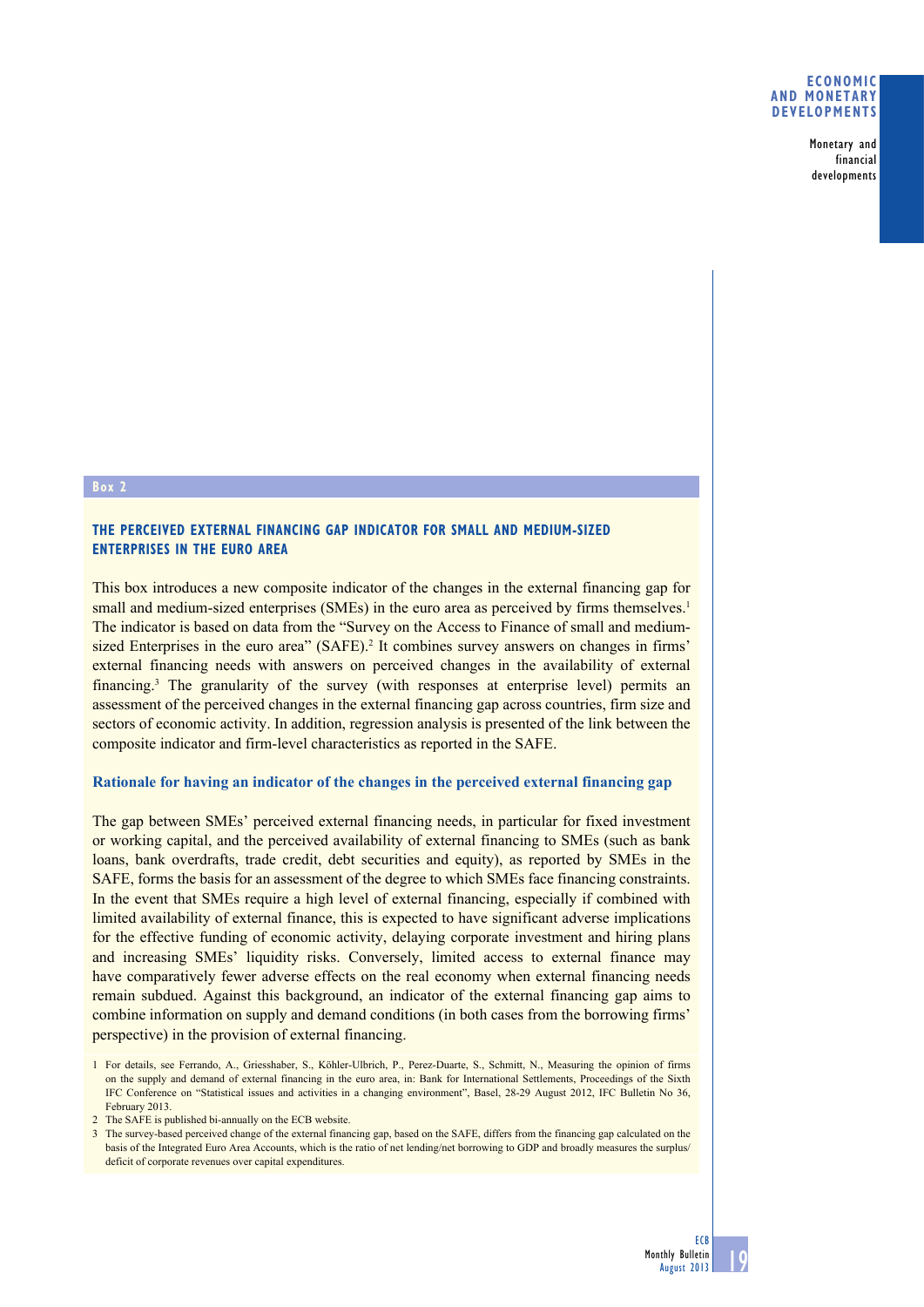# **SMEs' need for and availability of bank loans at the aggregate level**

As a starting point, Chart A shows the net percentage of SMEs reporting an increase/ decrease in their need for bank loans (as the main external financing instrument of SMEs), the net percentage of SMEs reporting an increase/decrease in the availability of bank loans, and the difference between the two series. This difference reflects a proxy, derived from the aggregate level, of the perceived changes in the external financing gap of SMEs for bank loans. It can be seen that the gap widened increasingly for euro area SMEs until September 2012, but less so in the period from the fourth quarter of 2012 to the first quarter of 2013 (which represents the latest SAFE survey wave). In respect of the larger euro area countries, the gap for bank loans widened considerably up to 2012, in particular for SMEs in Italy and Spain, and to a lesser extent in France. By contrast, the gap widened very slightly for SMEs in Germany in 2010-11, before narrowing (i.e. a larger increase in availability than in needs in net terms) in 2012.



Note: The chart covers the suvey period from Q1 2010 to Q1 2013 (which corresponds to the end of the latest survey period).

### **A composite indicator of perceived changes in the external financing gap for SMEs at firm level**

On the basis of aggregate data, as presented in Chart A above, it is not possible to know whether firms which perceive their external financing needs as increasing/decreasing are also the ones which regard the availability of external financing to have deteriorated/improved. By contrast, the composite indicator of the perceived changes in the external financing gap, which is based on firm-level data, can take this key information into account. First, at the firm level, the perceived change in the external financing gap is calculated for each financing instrument (bank loans, bank overdrafts, trade credit, debt securities and equity 4) that is relevant for the respective firm, based on evidence also provided in the SAFE.<sup>5</sup> Second, the perceived financing gaps for each relevant financing instrument are aggregated to a composite indicator of the perceived financing gap at the firm level by taking an average of the single financing gaps. Third, the perceived changes in external financing gaps at the firm level are aggregated further (for instance, across firm size, sectors, across countries or at the euro area level), based on the weighted number of firms, reflecting the

4 Debt securities and equity are only used to a small extent by SMEs in the euro area.

5 Specifically, to consider all possible cases of a change in the financing gap, the composite indicator assigns a value of 1 (-1) to a two-sided increase/decrease of the financing gap and 0.5 (-0.5) to a one-sided increase/ decrease respectively. An increasing/decreasing financing gap can be composed of an increase/decrease in financing needs and, at the same time, a decrease/increase in the availability of financing (two-sided change). However, the financing gap can also increase/decrease when only one side changes, i.e. either an increase/decrease in financing needs or a decrease/increase in the availability of financing (one-sided change), while the other side remains unchanged. The composite indicator assigns a value of 0 when the situation remains unchanged.

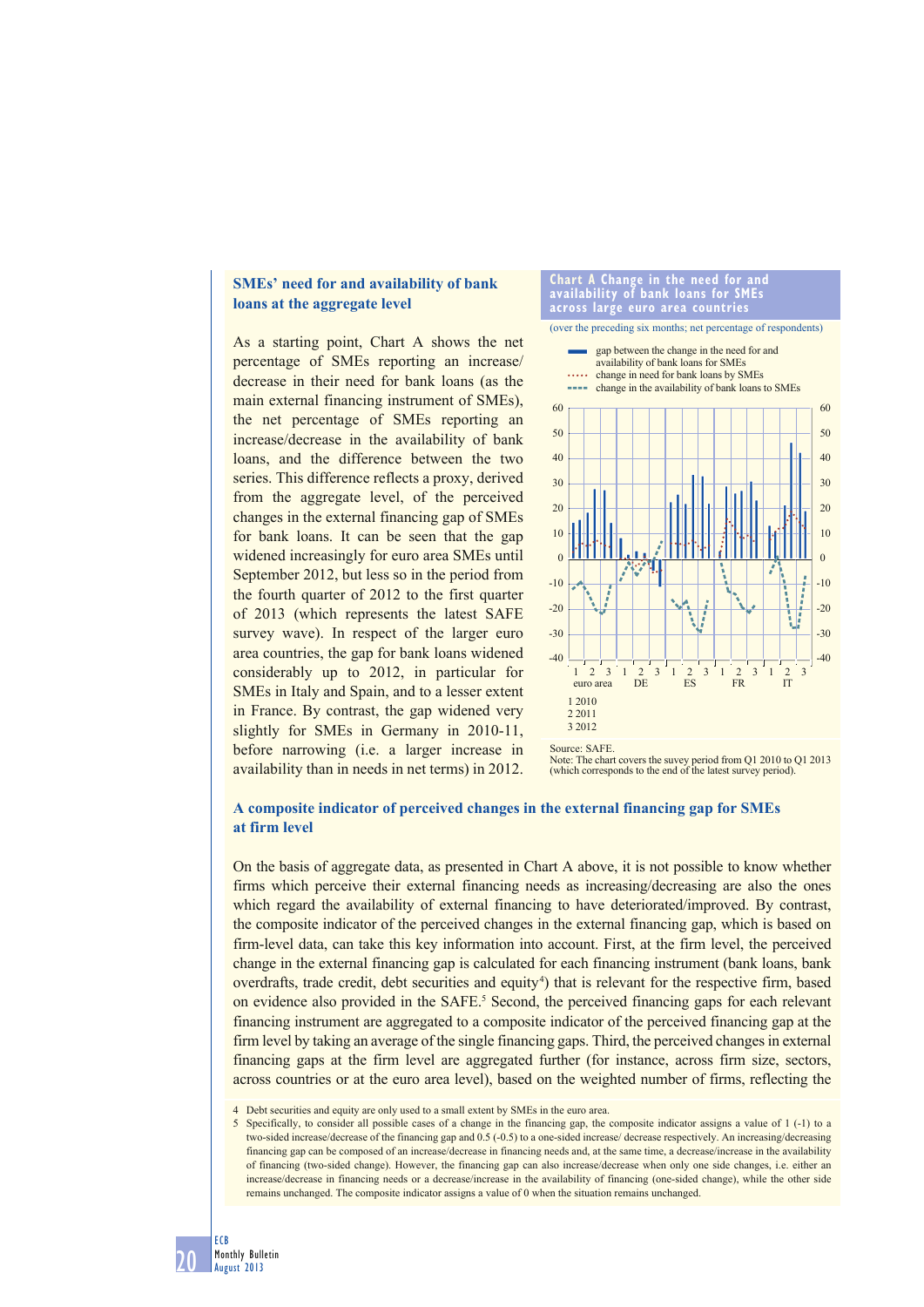### **ECONOMIC AND MONETARY DEVELOPMENTS**

Monetary and financial developments

**Chart B Perceived change in the external financing gap of SMEs across large euro area countries**







Sources: ECB (SAFE) and ECB staff computations.<br>Notes: The perceived financing gap indicator combines financing<br>needs and availability of bank loans, bank overdrafts, trade credit, debt securities and equity at the firm level. A positive value of the indicator suggests an increasing financing gap.

Sources: ECB (SAFE) and ECB staff computations. Notes: The perceived financing gap indicator combines financing needs and availability of bank loans, bank overdrafts, trade credit, debt securities and equity at the firm level. A positive value of the indicator suggests an increasing financing gap.

economic importance of the firms (based on the number of persons employed).<sup>6</sup> A positive value of the composite indicator suggests an increase in the perceived external financing gap, whereas a negative value suggests a decrease. However, while an assessment of the level of the financing gap would be ideal, the SAFE only allows the construction of a composite indicator of the perceived changes in the external financing gap.

Looking at the resulting overall composite indicator, the perceived external financing gap across the larger euro area countries has increased most since the second half of 2011 for Italian SMEs, followed by Spanish SMEs (Chart B). This evidence broadly resembles the gap between the change in the need for and availability of bank loans for SMEs (Chart A above). The higher increase in the perceived external financing gap for Italian and Spanish SMEs reflects the stronger decline in SMEs' creditworthiness in these countries compared with SMEs in France or Germany, but also more severe strains in the banking system. In the most recent period, the gap did not grow so much, reflecting some receding financing tensions despite a continued challenging financing situation for SMEs. In Germany, by contrast, SMEs reported only a very small increase in their external financing gap in 2010-2011, and a declining gap thereafter (as indicated by negative values of the indicator), until the first quarter of 2013.

It appears that the change in the perceived external financing gap is inversely related to firm size, indicating that very small firms are subject to the largest widening of the gap between external financing needs and available external financing (Chart C). Indeed, euro area micro firms have perceived the strongest increase in their external financing gap since 2010, whereas the rise in the perceived financing gap has been rather modest for large firms. In the most recent survey period

6 For details of the methodology used in the SAFE, including the aggregation method, see Annex 3 of the bi-annual website report: "Survey on the access to finance of small and medium-sized enterprises in the euro area", published on the ECB's website.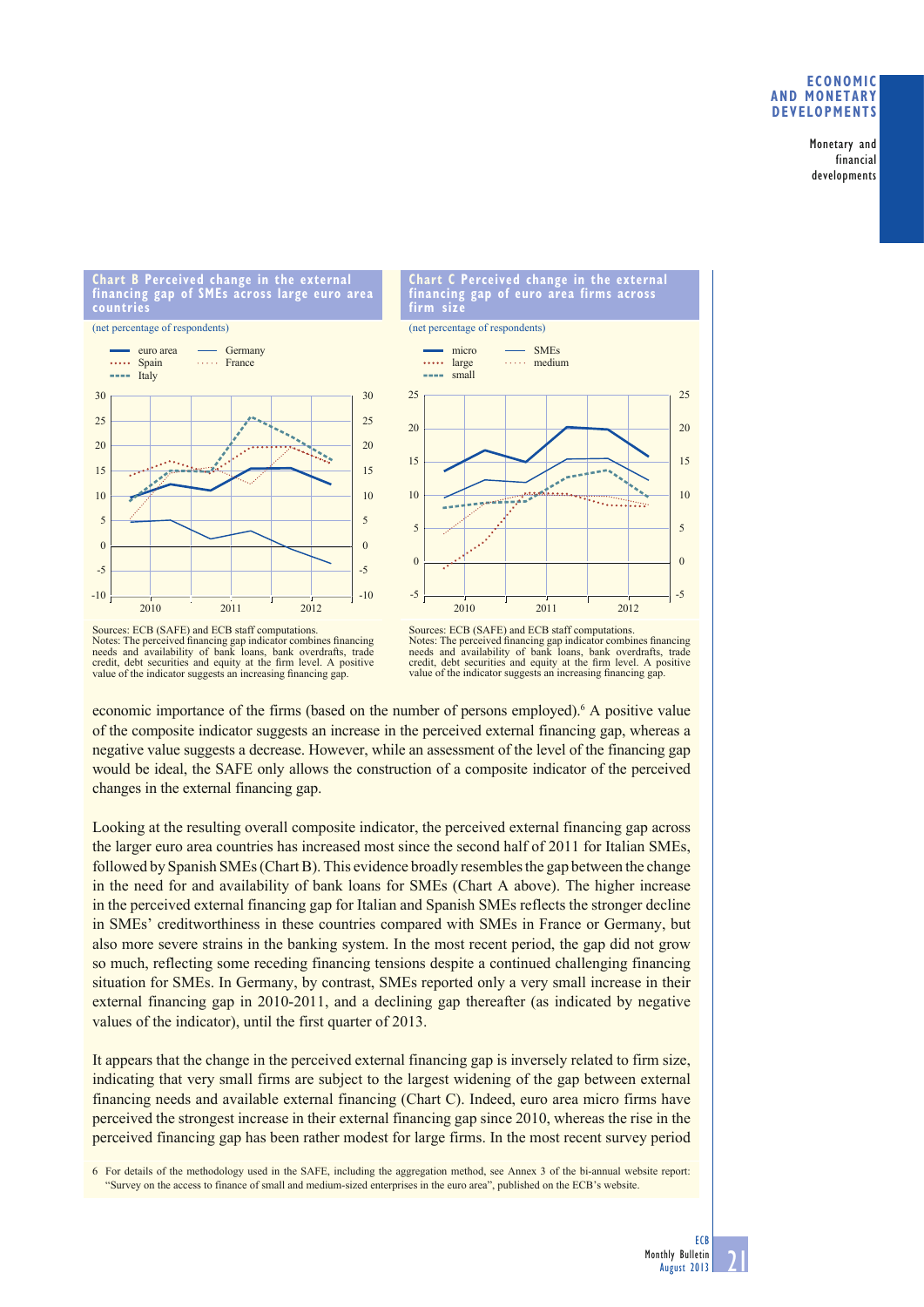(covering the fourth quarter of 2012 to the first quarter of 2013), the increase in the perceived external financing gap became smaller, in particular for micro and small firms.

SMEs in the euro area construction sector have perceived the strongest rise in their external financing gap since 2010, although the increase has moderated more recently (Chart D). The bursting of the housing market bubble in some euro area countries and the related stronger decline in SMEs' profits in the construction sector compared with other sectors is likely to have contributed to the increase in the financing gap. By contrast, euro area SMEs in the industry sector reported the smallest rise in the gap between external financing needs and the availability of external financing. The more moderate worsening of the external financing gap for SMEs in this sector is probably related to the lower decline in profits and hence to SMEs'

#### **Chart D Perceived change in the external financing gap of euro area SMEs across different sectors of economic activity**

(net percentage of respondents)



Sources: ECB (SAFE) and ECB staff computations.<br>Notes: The perceived financing gap indicator combines financing<br>needs and availability of bank loans, bank overdrafts, trade credit, debt securities and equity at the firm level. A positive value of the indicator suggests an increasing financing gap.

creditworthiness, as well as possibly to assets that may be used as collateral. Moreover, a larger share of firms in the industry sector are export-oriented (unlike, for example, the services sector) and thus relatively more resilient to weak domestic demand.

## **SMEs' perceived changes in financing gap and firm characteristics**

A simple way to investigate the role of firm characteristics in the perceived changes in the external financing gap is to regress the composite indicator of specific firm characteristics based on the following equation:

$$
FinGap_{ik} = \alpha + \beta\ FirmCharacteristics_{ik} + \gamma\ Country + \varepsilon_{ik}
$$

where  $FinGap$ , is the composite measure for firm *i* in country *k*. *FirmCharacteristics* is a vector of major firm attributes which are derived from the SAFE survey. *Country* is a vector of country dummies to control for country-specific impacts on firms' perceptions with respect to changes in the financing gap and  $ε<sub>i,k</sub>$  represents an error term. Although *FinGap* can only take a finite set of values within its range from -1 to 1, it is treated as a continuous variable in the regression analysis.<sup>7</sup> The table reports the regression results individually for the survey waves starting from mid-2010 (the second and third quarters of 2010) until the most recent one (the fourth quarter of 2012 and the first quarter of 2013). The model includes some major firm characteristics expected to be important determinants of firms' perceptions of recent developments in the (mis)match of supply and demand of relevant external financing: i.e. firm size (in terms of employees), a dichotomous variable which shows if a firm is an autonomous profit-oriented enterprise that makes independent financial

7 See Ferrando, A., Griesshaber, S., Köhler-Ulbrich, P., Perez-Duarte, S., Schmitt, N., *op.cit.* for a discussion on alternative econometric specifications if the indicator is considered as ordinal.

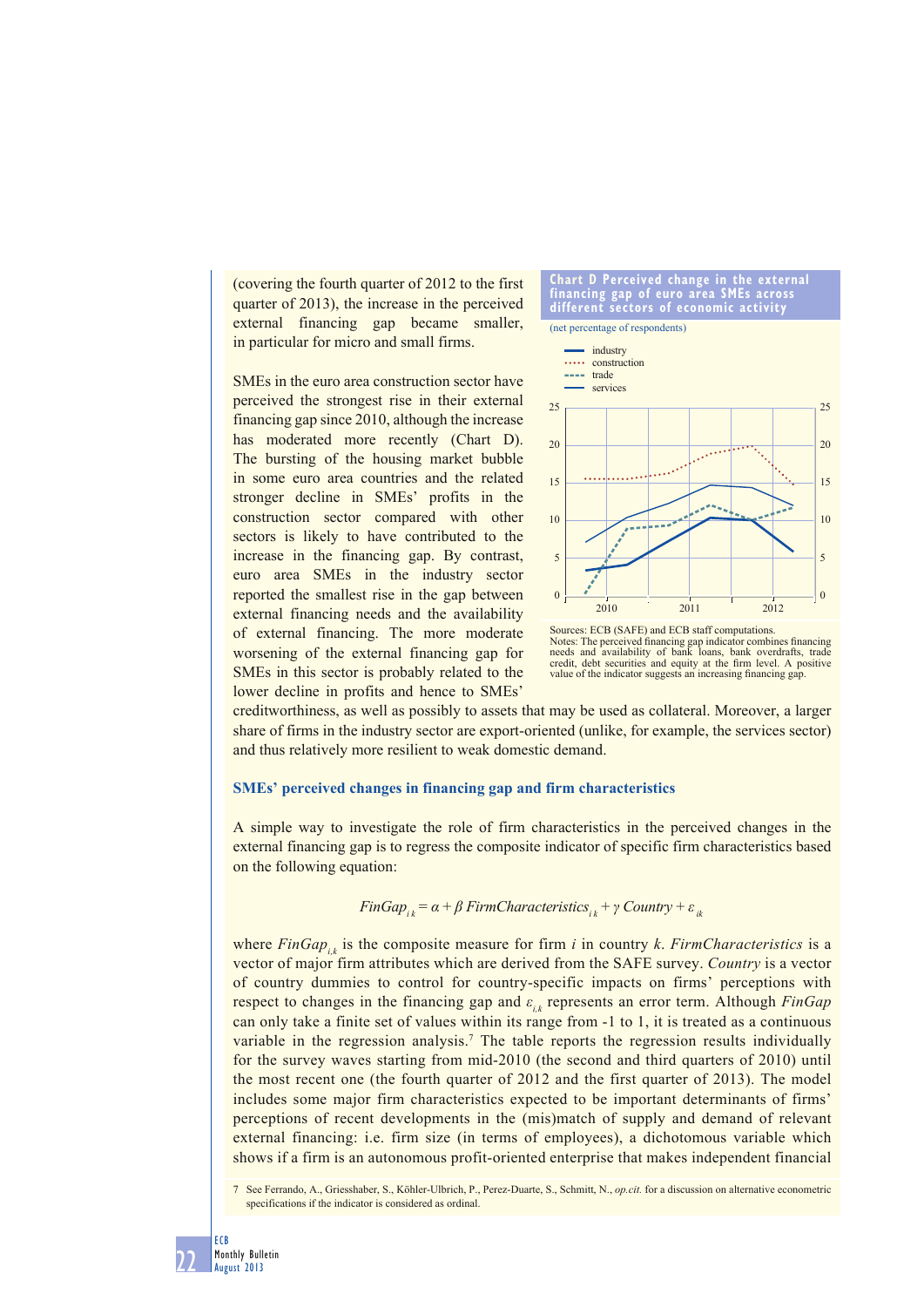### **ECONOMIC AND MONETARY DEVELOPMENTS**

Monetary and financial developments

# **Perceived external financing gap and firm characteristics – regression results**

|                                    | <b>O2 2010-</b> | O4 2010-       | O2 2011-    | O4 2011-   | O2 2012-    | O4 2012-       |
|------------------------------------|-----------------|----------------|-------------|------------|-------------|----------------|
|                                    | <b>O3 2010</b>  | <b>O1 2011</b> | O3 2011     | O1 2012    | O3 2012     | <b>O1 2013</b> |
| Small <sup>1</sup>                 | $-0.027$        | $-0.020$       | $-0.030*$   | $-0.024$   | 0.002       | $-0.008$       |
| Medium                             | $-0.044**$      | 0.005          | 0.013       | $-0.020$   | $-0.014$    | $-0.013$       |
| Large                              | $-0.045$        | $-0.015$       | 0.034       | 0.021      | $-0.019$    | $-0.020$       |
| Autonomous <sup>2)</sup>           | 0.011           | $0.046**$      | $0.042***$  | $0.051***$ | 0.027       | 0.020          |
| Industry <sup>3)</sup>             | $-0.008$        | $-0.005$       | $-0.029***$ | $-0.018$   | $-0.006$    | $-0.025*$      |
| Construction                       | 0.007           | 0.002          | 0.006       | 0.001      | 0.027       | $-0.009$       |
| Trade                              | $-0.040***$     | $-0.017$       | $-0.032***$ | 0.0042     | $-0.019$    | $-0.0097$      |
| Log of firm age                    | $-0.009$        | $-0.032***$    | $-0.026***$ | $-0.016**$ | $-0.019***$ | $-0.026***$    |
| Ownership <sup>4)</sup>            | $0.031**$       | 0.007          | 0.002       | 0.018      | 0.005       | $-0.006$       |
| Increase in turnover <sup>5)</sup> | 0.007           | $-0.033**$     | $-0.0098$   | 0.004      | $0.022*$    | 0.002          |
| Decrease in turnover               | $0.091***$      | $0.048***$     | $0.062***$  | $0.066***$ | $0.068***$  | $0.061***$     |
| Increase in profit margin          | $-0.076***$     | $-0.069***$    | $-0.044***$ | $-0.038*$  | $-0.069***$ | $-0.066***$    |
| Decrease in profit margin          | $0.089***$      | $0.092***$     | $0.12***$   | $0.105***$ | $0.118***$  | $0.099***$     |
| <b>Observations</b>                | 5,127           | 5,636          | 5,383       | 5,448      | 5,540       | 5,606          |
| R-squared                          | 0.077           | 0.081          | 0.094       | 0.108      | 0.108       | 0.085          |

Notes: OLS regression results using the composite measure of the perceived change in the gap between needs and availability of external financing as dependent variable. Missing elements for certain variables (i.e. financia financing as dependent variable. Missing elements for certain variables (i.e. financial autonomy, ownership, change in turnover and profit<br>margins) are included as separate regressors but the results are not reported in th micro firms; 2) Reference category for firm type is a non-autonomous enterprise; 3) Reference category is service sector; 4) Reference category for ownership is firms listed on the stock market or firms owned by other firms or business associates; 5) Reference category is<br>turnover/profit margin remained unchanged during the previous six months. Country du

decisions, the sector (industry, construction, trade or services), the natural log of firm age as well as a dichotomous variable capturing firm ownership (family or entrepreneurs, venture capital firms, business angels or a single natural person versus listed firms or firms owned by other companies or business associates). In addition, recent developments in turnover and profit margins over the previous six months are considered to serve as proxies for recent firm performance and credit quality.

The results show that changes in turnover and profit margin prove to be important variables for explaining changes in the perceived external financing gap. Firms that report a deterioration of their profit margins see their perceived external financing gap increase between 9% and 12% during the period, while the impact of a deterioration in turnover is slightly smaller, between 5% and 9%. The importance of growth in turnover and profit margin appears plausible, since enterprises which experience decreases in turnover and profit margin should be less likely to have internal funds available and, over time, might be perceived as less creditworthy. Contrary to the descriptive analysis provided in the previous section, firm size (in terms of the number of employees) turns out not to be significant, unless changes in turnover and profit margin are excluded from the model.<sup>8</sup>

Firm age also proves to be significantly related to perceived changes in the external financing gap.9 In line with expectations, the younger the firm, the more likely it is to experience greater problems in its access to external financing, as it is less likely to possess an established network of good relations with lenders as well as a credit record. Moreover, autonomous firms seem to suffer more from an increasing financing mismatch than firms which are subsidiaries

<sup>8</sup> This finding is more in line with Ferrando, A. and N. Griesshaber (2011): Financing obstacles among euro area firms. Who suffers the most? ECB Working Paper No 1293.

<sup>9</sup> See, for instance, Westhead, P. and D.J. Storey (1997): Financial constraints on the growth of high technology small firms in the United Kingdom. Applied Financial Economics, 7 (2): 197-201 and Beck, T., Demirgüç-Kunt, A., Laeven, L. and V. Maksimovic (2006): The determinants of financing obstacles. Journal of International Money and Finance, 25: 932-952.